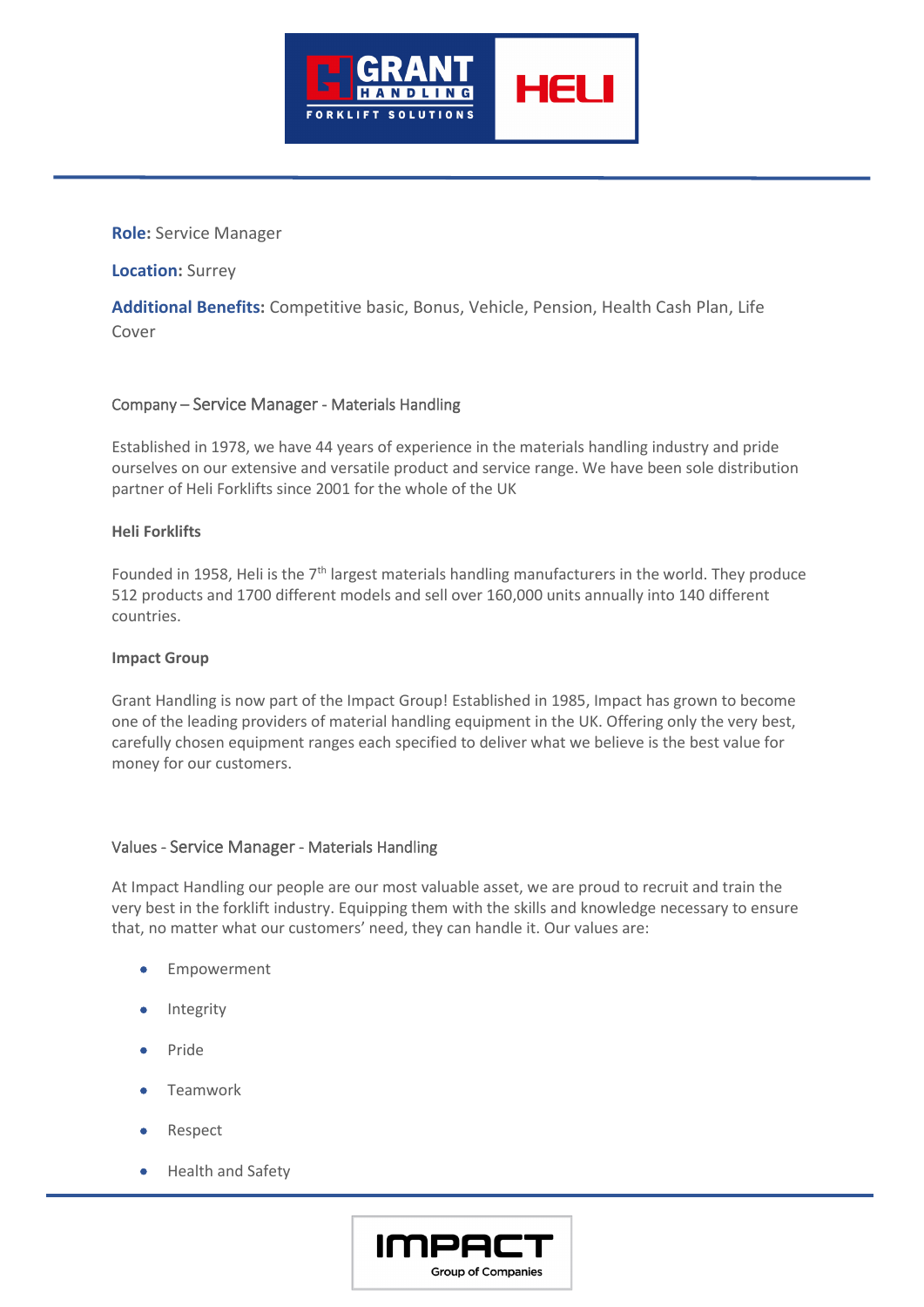

## Position - Service Manager - Materials Handling

Grant Handling are actively recruiting for a service manager to work within a busy depot environment. You will ideally have experience working with materials handling equipment or similar.

You will be responsible for the depots service operation. Your role will be based around the region and you will manage a team of predominantly field based engineers as well as a small office-based team.

You will be responsible for engineer productivity, asset upkeep, customer satisfaction, fleet spend/parts authorisations and PM schedules. You will also ensure staff training is carried out inline with company guidelines as well as employee requirements.

# Skills and Experience - Service Manager - Materials Handling

- A technical background from within Materials Handling or similar
- Organised and driven individual with previous management and leadership experience
- Ability to motivate and organise teams and individuals while promoting communication and performance.
- A focus on customer requirements and expectations with the ability to meet or exceed these from an individual and team perspective
- Commercial outlook and mindset which facilitates profitable growth of the service operation and wider depot.
- Maintaining high levels of health and safety within the service department environments i.e workshops, office and customer sites. Keeping our staff safe is important to us and you will be a key member of the leadership team.
- Carry out service team 1-2-1 / appraisals to ensure visibility of performance and employee engagement